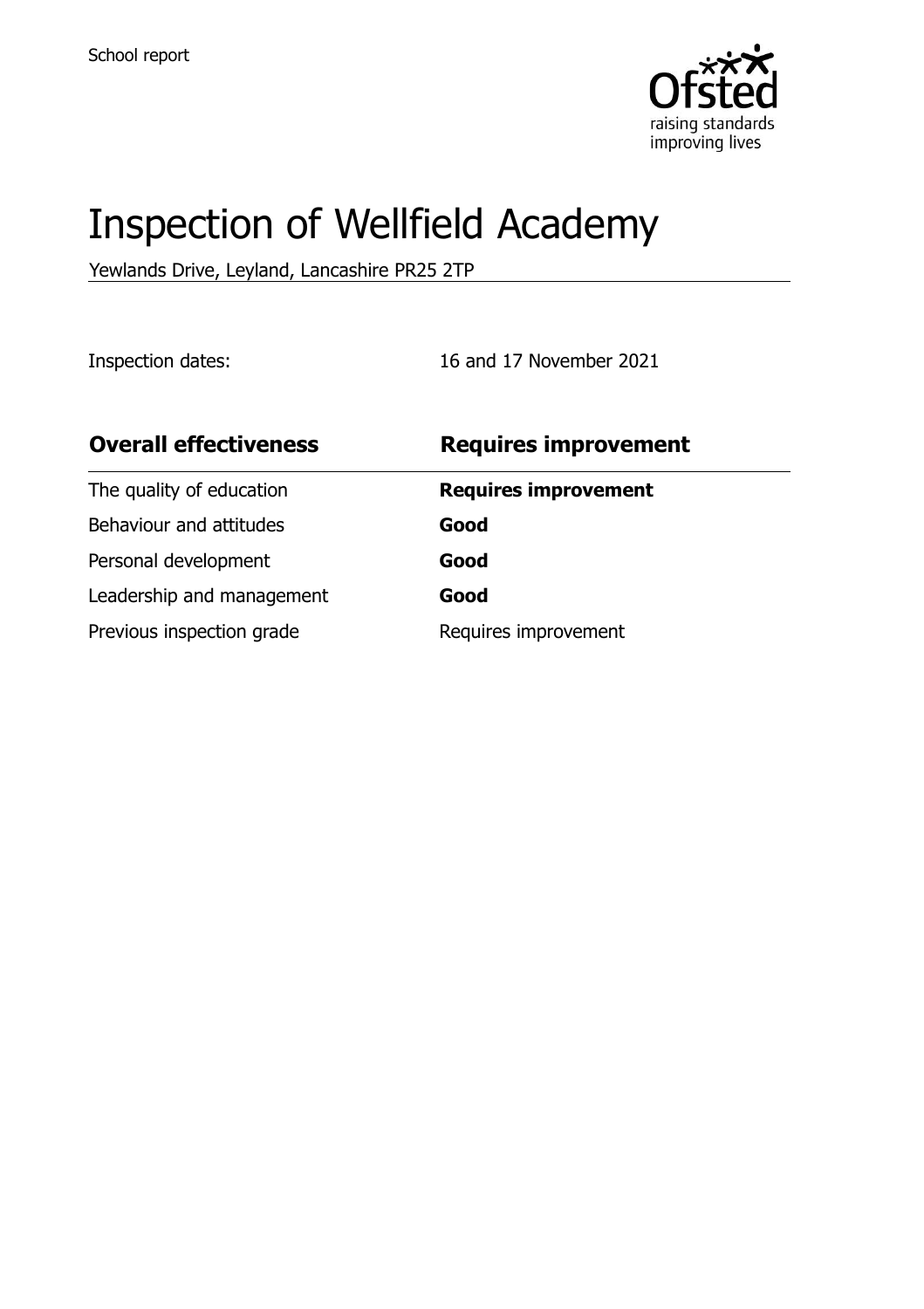

# **What is it like to attend this school?**

Pupils are proud to attend Wellfield Academy. Parents, carers and pupils recognise the many positive changes since the previous inspection in 2018. Most pupils are happy at school and said that it is a safe place to be.

Leaders have high expectations of what pupils can achieve. Curriculum plans are ambitious and pupils study a wide range of subjects. However, there are variations in the way that some teachers deliver these plans. Some teachers do not check closely enough how well pupils have learned and remembered the curriculum. As a result, some pupils have gaps in their knowledge and skills.

Leaders expect pupils to behave well and work hard. Most do. Pupils are polite and well mannered. Classrooms are calm and pupils move around school in a sensible and composed manner. Staff deal effectively with any bullying incidents that may occur. Pupils know that there is always someone to help if they have worries or concerns.

Pupils are keen to take on the leadership roles on offer. These include junior leadership roles in Year 9 and the opportunity to be a prefect in Year 11.

#### **What does the school do well and what does it need to do better?**

Leaders have worked effectively since the previous inspection to improve the school. They have developed a suitably ambitious curriculum. Pupils can study a wide range of subjects. For example, pupils can now study design and technology, and pupils are able to study separate sciences at key stage 4.

Teachers have a strong knowledge of their subjects. However, leaders' systems to check what pupils have learned are at an early stage of development. Some teachers do not routinely check on what pupils know and understand. As a result, pupils have gaps in their knowledge and understanding in some subjects. This hinders them from achieving as well as they should.

Leaders have developed a plan to support those pupils who are less confident readers. However, this plan has not yet been fully implemented. Consequently, not all pupils read with the fluency and confidence that they should. This hampers their ability to access the full curriculum.

Leaders have systems in place to identify the individual needs of pupils with special educational needs and/or disabilities (SEND). Teachers receive appropriate training and information that allows them to support pupils with SEND effectively. For example, a group of pupils in Year 7 receive high-quality additional support that allows them to access the full curriculum.

Pupils behave well in lessons and around the school. Leaders have a robust system in place to manage pupils' behaviour. This system is understood by pupils, parents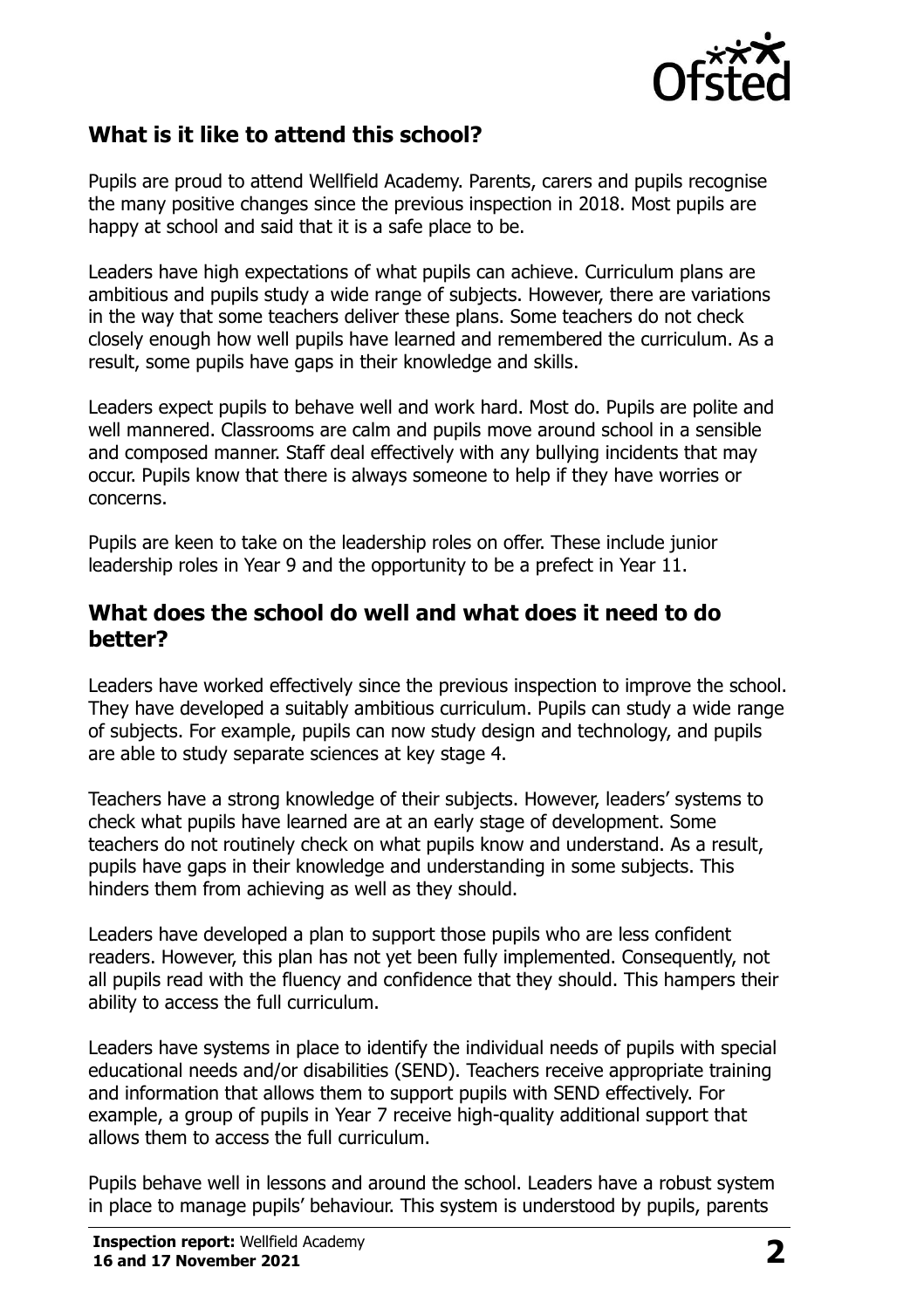

and teachers. Leaders have not shied away from tackling poor behaviour. Teachers have high expectations of behaviour. As result, lessons are rarely disrupted, and pupils appreciate the calm learning environment.

The school provides high-quality pastoral support for pupils. Leaders have created an effective personal development programme. This allows pupils to develop skills and interests beyond the classroom. There are a range of after-school clubs, such as sport and history club.

Leaders have designed a well-planned careers programme. Pupils are appointed as career champions. They meet with senior leaders to discuss careers education, information, advice and guidance on offer. Pupils benefit from independent careers advice and the opportunity to take part in work experience.

Leaders provide opportunities for pupils to learn about relationships. This includes different types of relationships. They are also taught how to respect the views and opinions of others. Pupils understand differences in the world and most pupils are tolerant of everyone.

Leaders and governors are ambitious for the school. They have a strong understanding of the community that they serve. Members of the governing body provide appropriate support for leaders. In addition, they challenge leaders and hold them to account for the changes that they make. Staff morale is high, and leaders ensure that staff's workload is manageable.

# **Safeguarding**

The arrangements for safeguarding are effective.

Leaders have clear procedures in place to keep pupils safe. Staff are aware of the risks that pupils may face in the community and online. Pupils appreciate the 'personal development centre'. This offers pupils a place to go when they need to share their worries or talk to a trusted adult.

Leaders and governors are aware of their responsibilities in relation to safeguarding. All staff receive regular safeguarding training. They know how to report their concerns. Leaders work with a range of agencies to ensure that pupils and their families get the help and support they need.

# **What does the school need to do to improve?**

#### **(Information for the school and appropriate authority)**

■ Leaders have not yet fully implemented their plan to support the weakest readers. As a result, some pupils are not able to access the curriculum as well as they should. Leaders must ensure that their plans to improve reading are put in place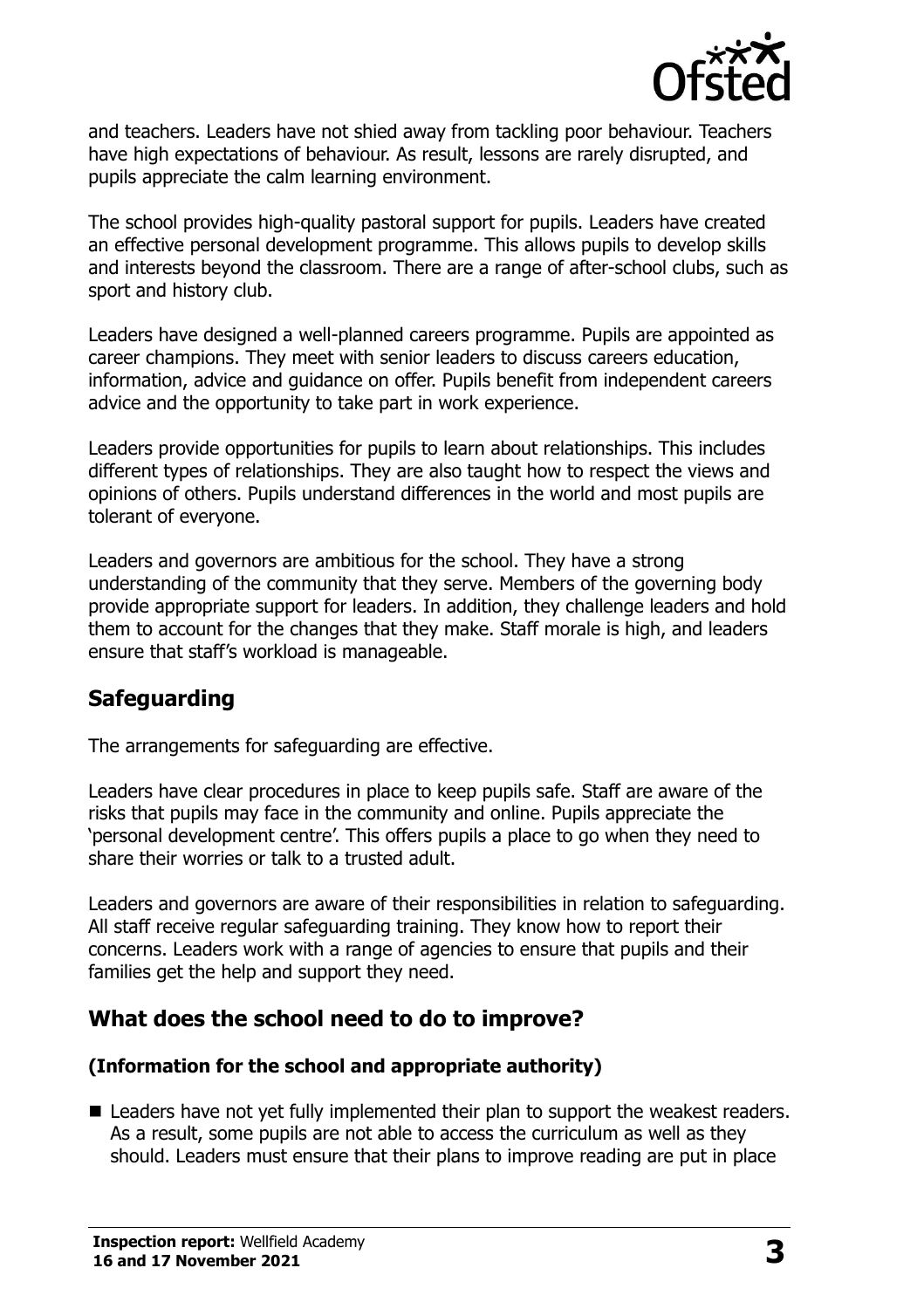

quickly so that those pupils who struggle to read the most gain the confidence to read widely and often.

■ Leaders do not ensure that teachers use assessment consistently well to check that pupils have learned and remembered the intended curriculum. This means that some teachers are unable to address pupils' misconceptions and the gaps in pupils' knowledge. Leaders must ensure that teachers use assessment well to inform teaching and address the missing building blocks in pupils' earlier learning.

#### **How can I feed back my views?**

You can use [Ofsted Parent View](http://parentview.ofsted.gov.uk/) to give Ofsted your opinion on your child's school, or to find out what other parents and carers think. We use information from Ofsted Parent View when deciding which schools to inspect, when to inspect them and as part of their inspection.

The Department for Education has further quidance on how to complain about a school.

If you are the school and you are not happy with the inspection or the report, you can [complain to Ofsted.](http://www.gov.uk/complain-ofsted-report)

#### **Further information**

You can search for [published performance information](http://www.compare-school-performance.service.gov.uk/) about the school.

In the report, '[disadvantaged pupils](http://www.gov.uk/guidance/pupil-premium-information-for-schools-and-alternative-provision-settings)' refers to those pupils who attract government pupil premium funding: pupils claiming free school meals at any point in the last six years and pupils in care or who left care through adoption or another formal route.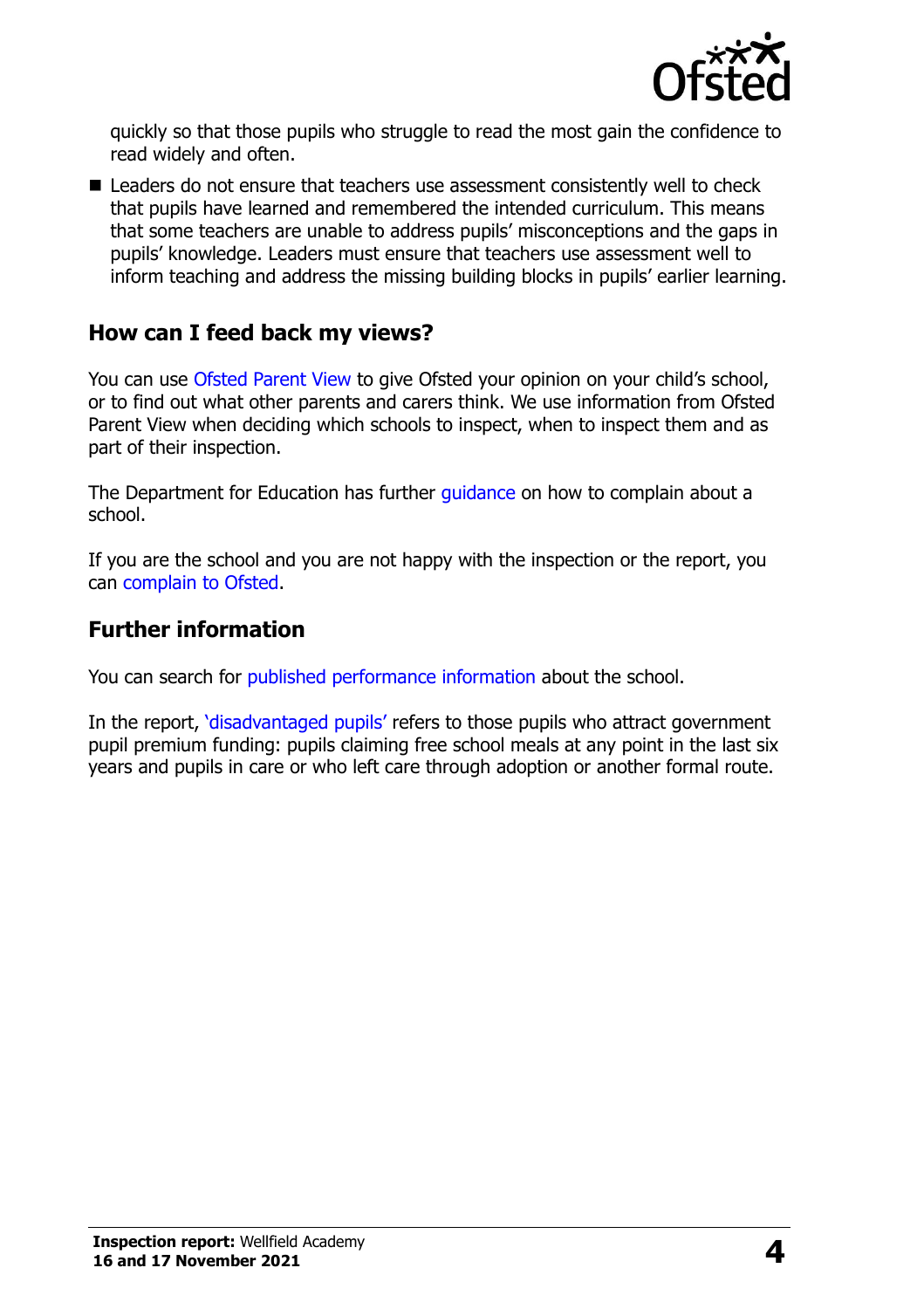

#### **School details**

| Unique reference number             | 119723                                                                |
|-------------------------------------|-----------------------------------------------------------------------|
| <b>Local authority</b>              | Lancashire                                                            |
| <b>Inspection number</b>            | 10204463                                                              |
| <b>Type of school</b>               | Secondary community school                                            |
| <b>School category</b>              | Maintained                                                            |
| Age range of pupils                 | 11 to 16                                                              |
| <b>Gender of pupils</b>             | Mixed                                                                 |
| Number of pupils on the school roll | 325                                                                   |
| <b>Appropriate authority</b>        | Local authority                                                       |
| <b>Chair of governing body</b>      | <b>Helen Dicker</b>                                                   |
| <b>Headteacher</b>                  | Lesley Gwinnett                                                       |
| Website                             | www.whs.lancs.sch.uk                                                  |
| Date of previous inspection         | 25 February 2021, under section 8 of the<br><b>Education Act 2005</b> |

# **Information about this school**

- The school meets the requirements of the Baker Clause, which requires schools to provide pupils in Years 8 to 13 with information about approved technical education qualifications and apprenticeships.
- The school uses one registered alternative provider.

#### **Information about this inspection**

The inspectors carried out this inspection under section 5 of the Education Act 2005.

- This was the first routine inspection the school received since the COVID-19 pandemic began. Inspectors discussed the impact of the pandemic with school leaders and have taken that into account in their evaluation.
- Inspectors met with the executive headteacher and other senior leaders. The head of school was contacted on the telephone. Inspectors also met with subject leaders and a group of teachers.
- The lead inspector met with representatives of those responsible for governance. The lead inspector also spoke with a representative of the local authority.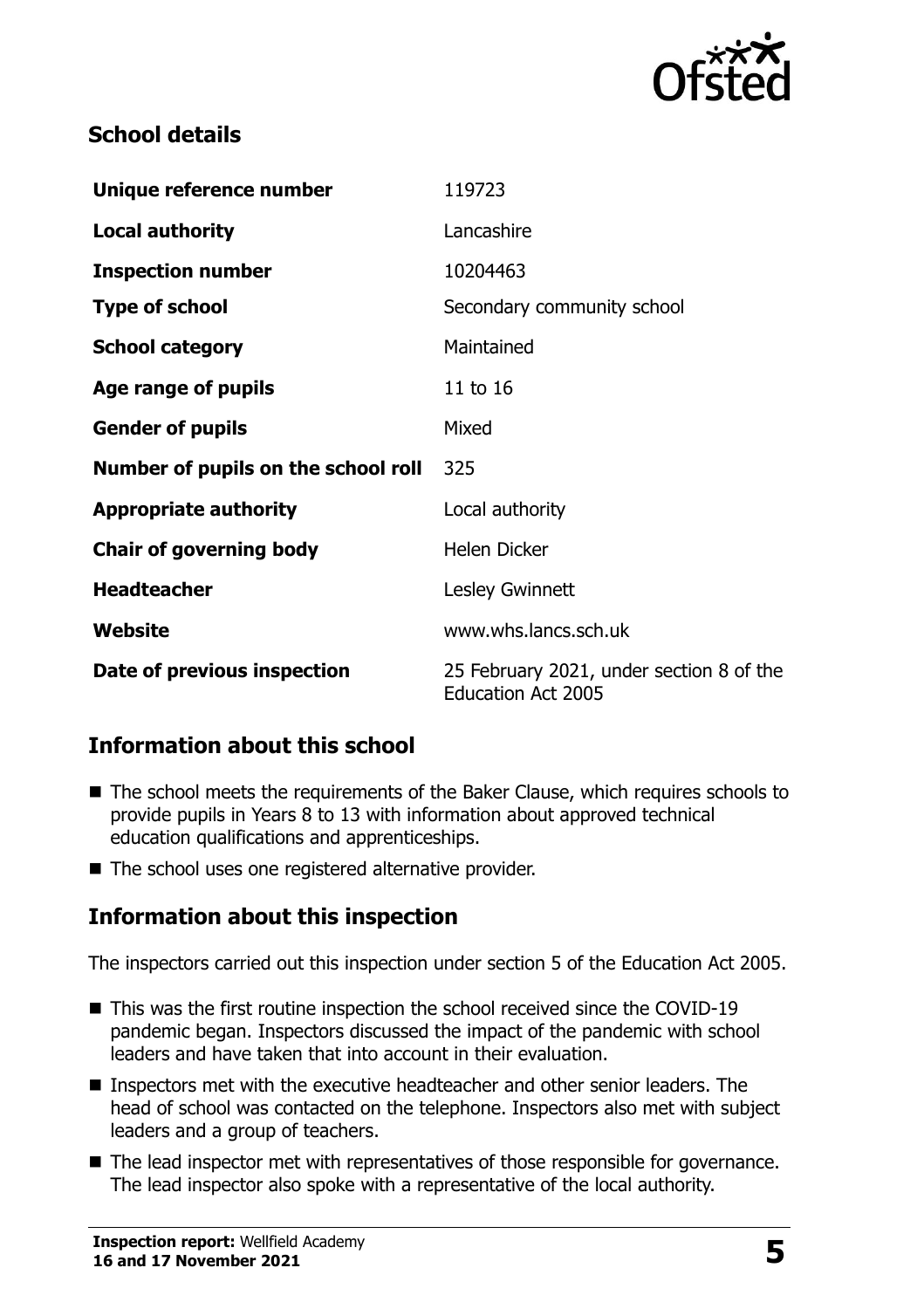

- Inspectors spoke with pupils in meetings and around school.
- Inspectors considered responses to Ofsted's online questionnaire, Parent View, and reviewed responses to Ofsted's staff and pupil questionnaires.
- Inspectors carried out deep dives in these subjects: mathematics, history, design and technology, and English. For each deep dive, inspectors visited lessons with leaders and reviewed pupils' work. Inspectors spoke with some pupils to discuss their learning. Inspectors also discussed the curriculum in some other subjects with teachers and leaders.
- Inspectors reviewed a range of documentation about the school. This included leaders' records relating to safeguarding, attendance, and behaviour. It also included documentation relating to governors' meetings.

#### **Inspection team**

| Emma Jackson, lead inspector | Ofsted Inspector        |
|------------------------------|-------------------------|
| Dawn Farrent                 | Ofsted Inspector        |
| Nell Banfield                | <b>Ofsted Inspector</b> |